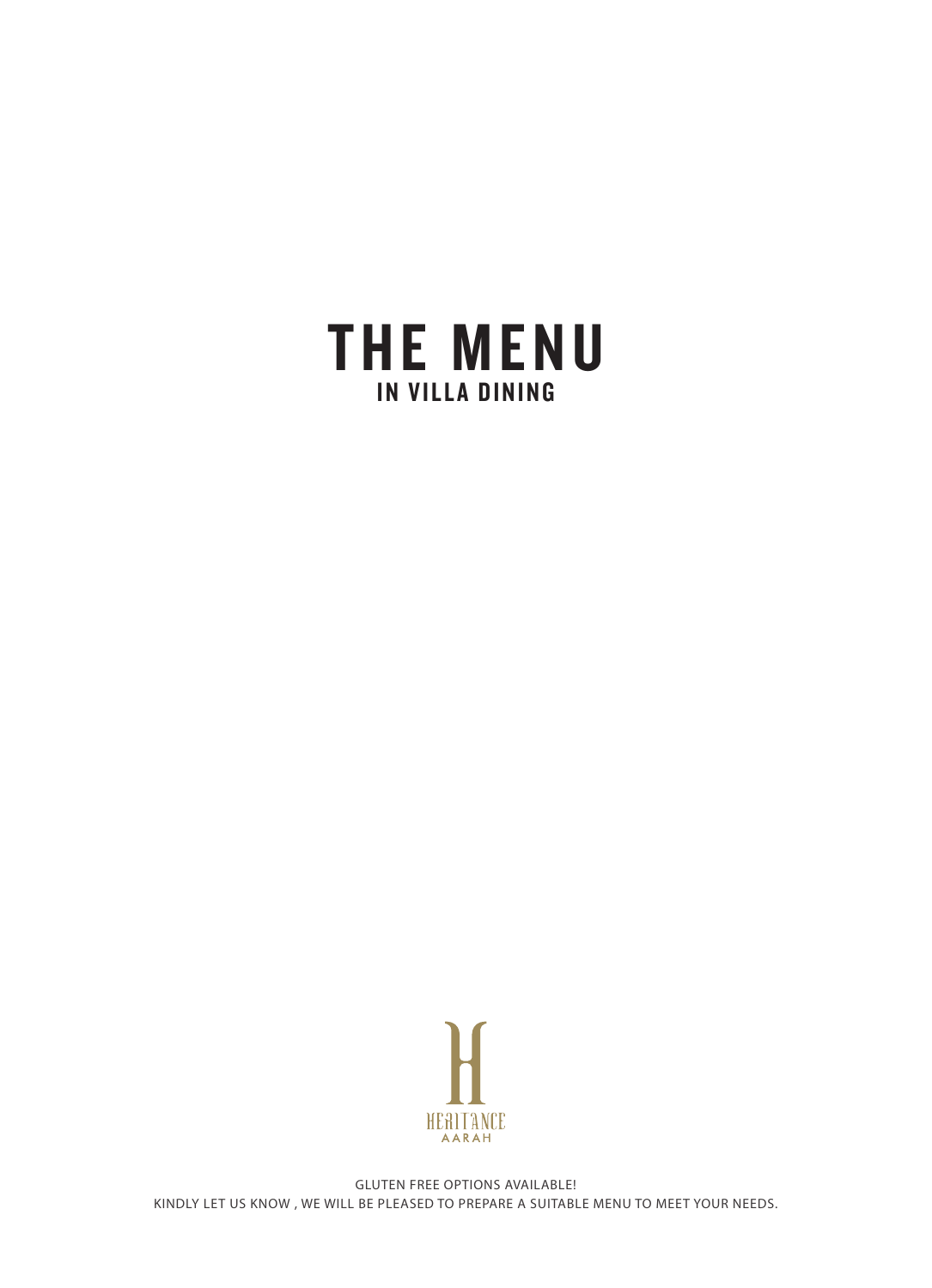IN VILLA DINING

BREAKFAST 7.00AM - 11.00 AM ENGLISH BREAKFAST

#### SMALL PLATES

CONTINENTAL BREAKFAST

SALMON RILLETTE  $\bullet$ Brawn toast - egg - mixed greens salad

SEAFOOD TEMPURA Californian maki - seafood umami - Ginger - soy

CAULIFLOWER FRITTERS  $\bullet \bullet$ Cauliflower - sweet chili - micro greens

# BIG BOWL SOUP

SEAFOOD & LEMONGRASS BROTH Calamari - prawn - clams

MUSHROOM CAPPUCCINO <sup>.</sup> Truffle - cream

#### **SANDWICHES** SERVED WITH FRENCH FRIES

SMOKED SALMON AVOCADO . Horseradish - potato chips

PULLED CHICKEN SANDWICH . Potato - labneh - mixed salad

AVOCADO - TOMATO - CHEESE <sup>·</sup> Red cabbage - potato - mixed salad

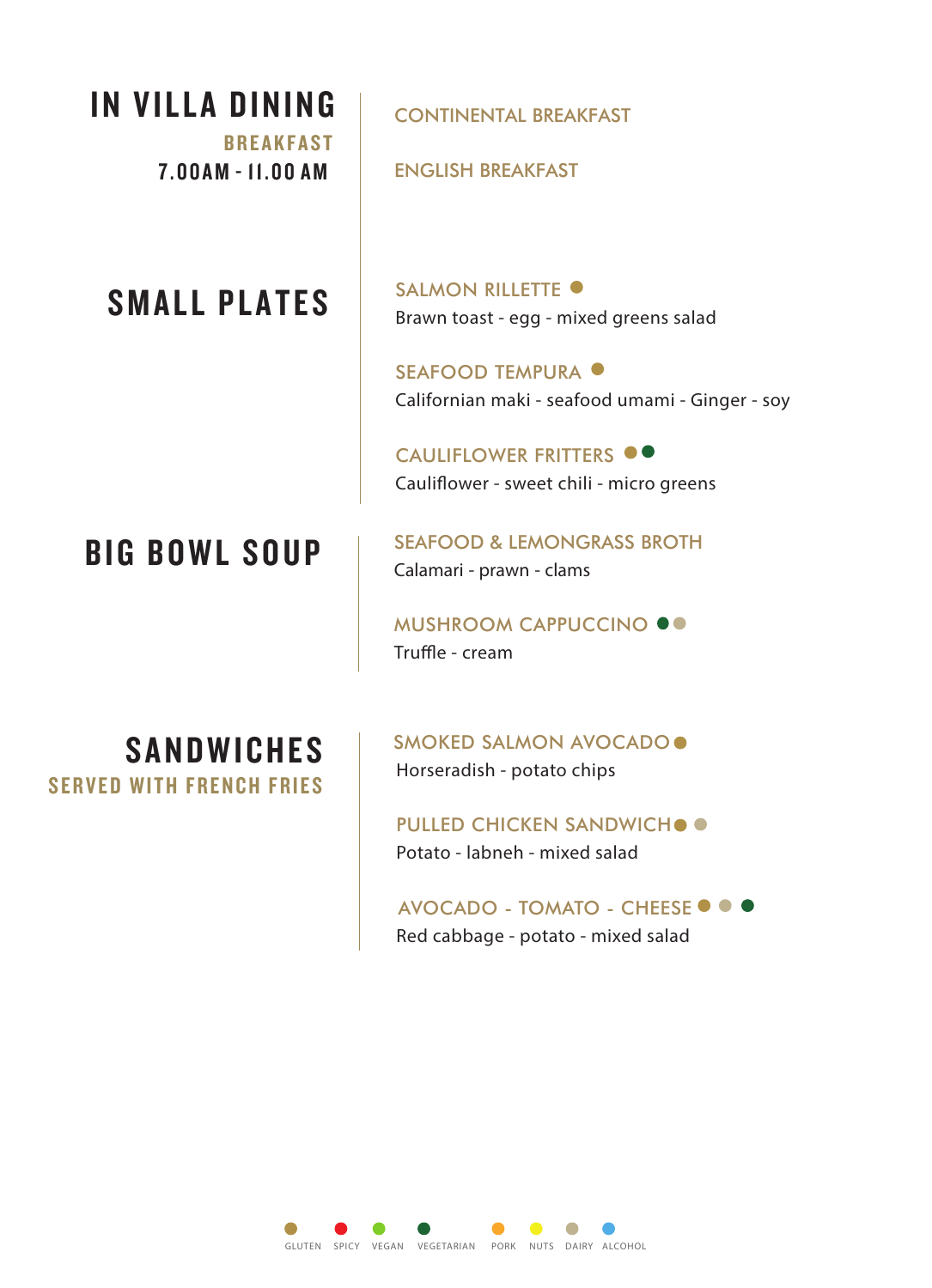## **BURGERS**

**CHICKEN**  $\bullet$ Egg - caramelized onion - greens - Bacon of your choice

SEAFOOD

Avocado - tomato - potato - sala

### MAINS

ANGUS BEEF TENDERLOIN OO Mashed potato - truffled spinach - beef Jus

ROSEMARY GRILLED LAMB CHOP  $\bullet$ Beet - green peas – shallots jus

STIR FRIED SEAFOOD . Bean ragout - asparagus

OYSTER CHICKEN & BLACK PEPPER Fried rice - tossed vegetables

GRILLED SALMON OO Tomato - baby potato - caviar beurre blanc

MIXED SEAFOOD SPAGHETTI Pepper cream - lemon zest

TOMATO BASIL PASTA  $\bullet$ Confit roots - pesto